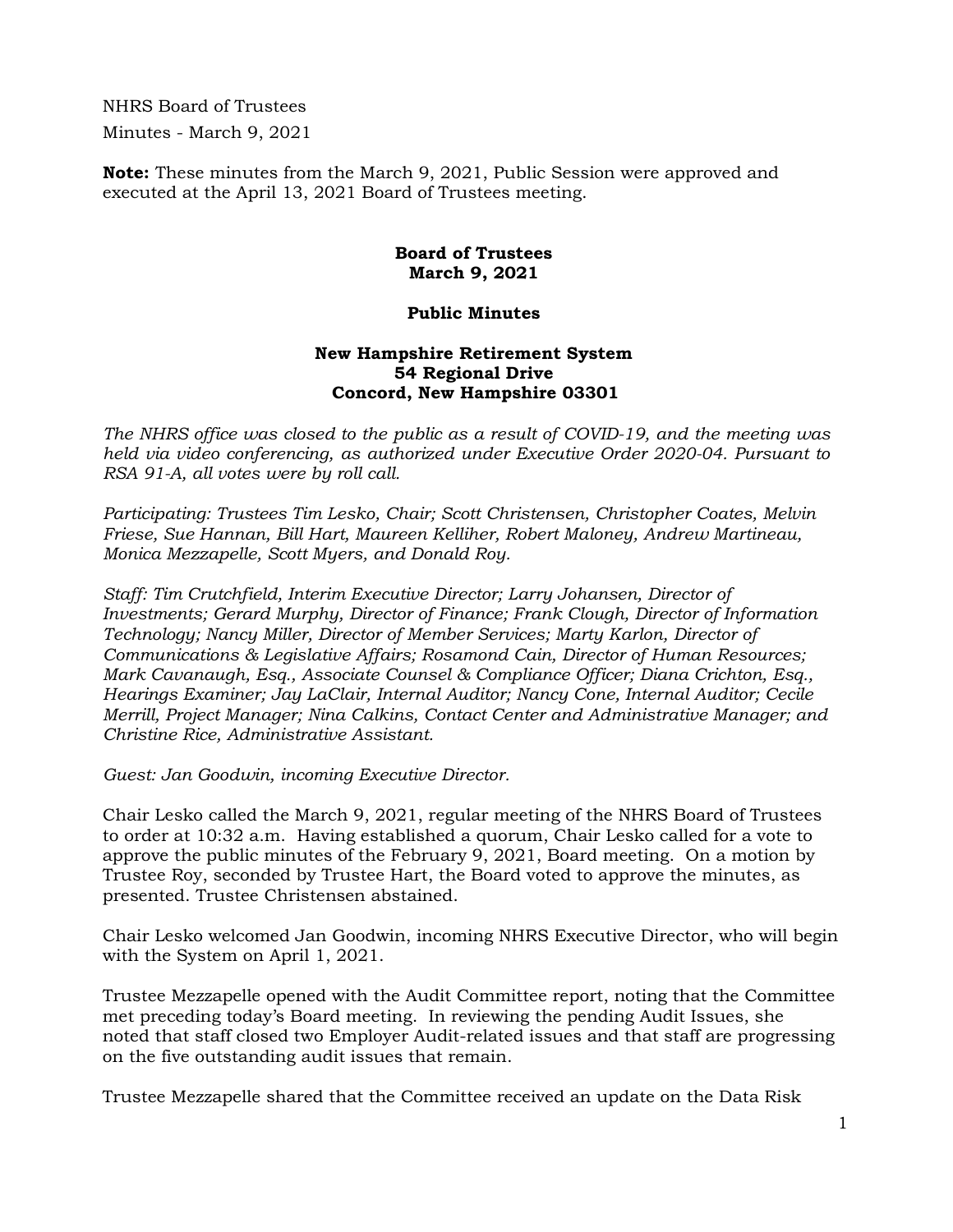Reassessment Report issued last month, reporting that NHRS has completed 35 of the 43 recommendations in the Report, with some of the remaining items requiring ongoing work.

The Committee also received an update from Mr. Murphy, Director of Finance, regarding this year's letter from the System's auditor Plante Moran, with suggestions to strengthen internal controls and create operating efficiencies. Lastly, it heard an update from PGV3 Project Manager Cecile Merrill, who stated that PGV3 is 36% complete, and that Deliverable 3 is 43% complete.

Trustee Roy gave the Governance Committee report, noting that it will meet following the Board meeting today. Topics on the agenda include the annual reviews of the VCP Policy and the fee schedule for copies of public records.

Trustee Kelliher presented the report on the Independent Investment Committee (IIC), which met on February 19. Mr. Johansen, Director of Investments, gave a review on investment returns over various time periods; discussed the Work Plan; and updated the Committee on asset allocations and liquidity, with an emphasis on funding requirements for benefit payments over the next 30 to 90 days.

At the February 19 meeting, the IIC voted to extend its contract with Fidelity, a global, multi-sector fixed income manager, through January 2023. The Committee also voted to extend its two-year contract with Segall, Bryant & Hamill, a non-U.S. small cap equity manager. The IIC then heard a presentation from Abel Noser, which provided a cost analysis on the System's equity trading for calendar year 2020. The Committee then heard from Crescent, a private equity firm, on its Direct Lending Fund III. Previously, NHRS made a \$50 million commitment to Crescent's Fund I, in 2014, and a \$50 million commitment, in 2017, to Crescent's Fund II. Following the presentation, the IIC voted to approve a \$50 million commitment to Crescent's Fund III. The IIC also heard a presentation from fixed income manager Manulife, as part of the two-year contract renewal process, and lastly, NHRS' new consulting firm, Callan, presented its 2021 Capital Market Assumptions.

Mr. Johansen updated the Board on the System's total fund performance, noting the dramatic improvement since June 30, 2020. The System was up 14% for fiscal year to date, as of January 31, 2021; 10.4% over the last 12 months; 6.6% at three years; and 10.2%, at five years. All asset classes are close to target and well within range, and as of January 31, 2021, assets are at \$10.2 billion.

For the quarter ending December 31, NHRS was in the top quartile, fiscal year to date; and at one year, it was in the third quartile; and for three, five, seven, and 10 years, it was in the second quartile. Mr. Johansen stated that, in absolute and relative terms, performance has been going well since June 30, 2020. He noted the numbers are not in for February, but he expects them to be positive. The System continues to monitor cash flow on a 90-day basis to ensure sufficient funds to make monthly payments.

In closing, Mr. Johansen gave an overview of the Committee's agenda for its March meeting, including a presentation from Walter Scott, as part of the two-year contract renewal process, and Callan's presentation of its results of the Asset/Liability Study and Asset Allocation review.

Mr. Myers provided the Legislative Committee report, noting that April 1 is crossover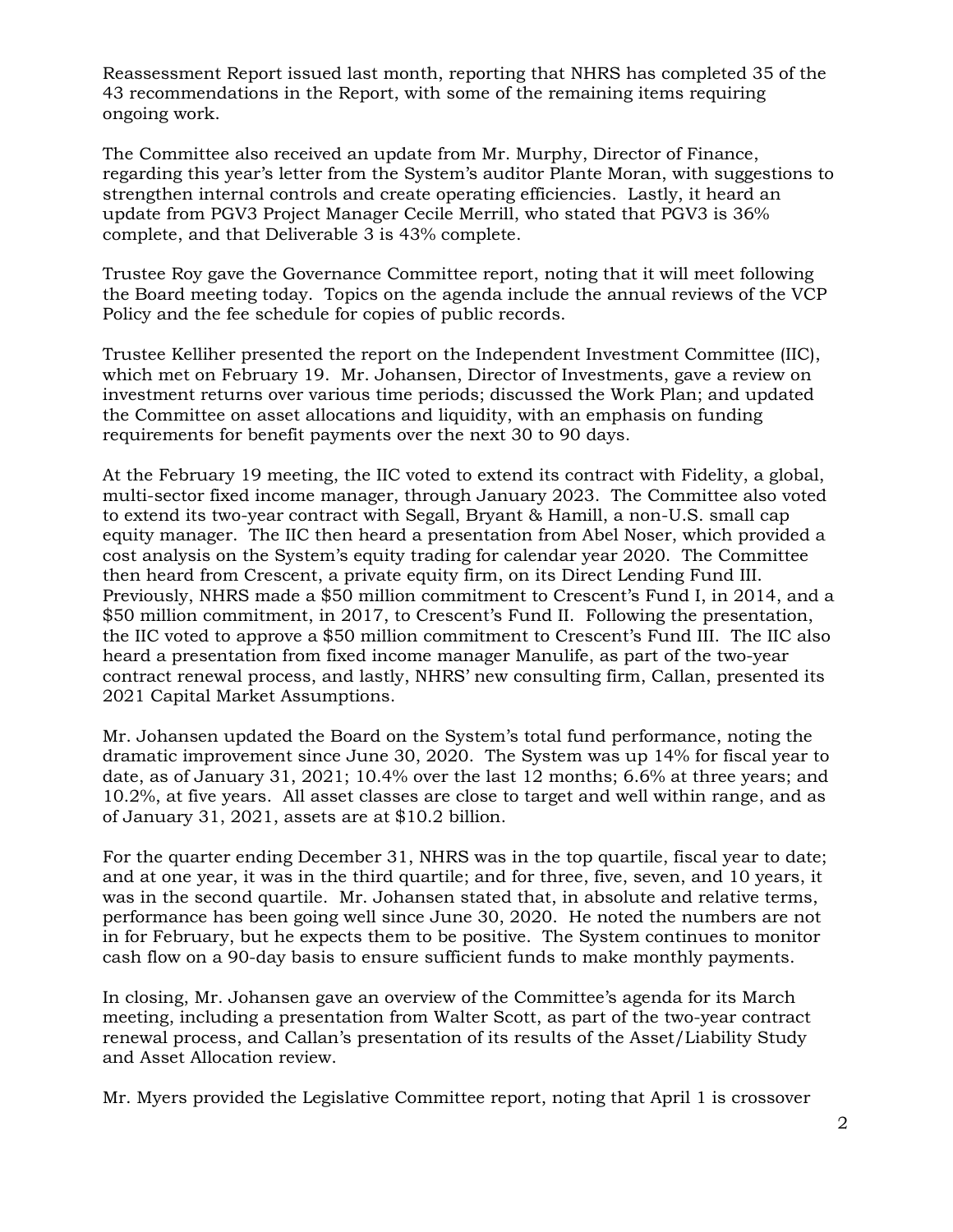day, when bills move from the Senate to the House, followed by April 8, when bills move from the House to the Senate. The House Executive Departments and Administration (ED&A) Committee voted 19-0 on HB 130, a bill the System sought to clarify the medical subsidy process for state retirees or beneficiaries. The bill will go to a full House vote in the near future. The House adopted HB 173, which requires a quarterly report from the IIC, detailing investment fees, and the availability of reports on the System's website, and the bill has been referred to the Senate ED&A Committee.

Two other bills impacting employer contribution rates, HB 274, requesting the state pay 5% of employer contributions, and HB 390, extending amortization period of the retirement system's unfunded liability by five years, were both voted Inexpedient To Legislate. In addition, SB 72, which requests that the state pay 15% of employer contributions, is still with the Senate Finance Committee. Finally, the House ED&A Committee voted to retain HB 619, which sought to reclassify police and fire dispatchers from Group I to Group II, and no further action is expected this session.

Next, Mr. Karlon, Director of Communications and Legislative Affairs, added to the report, noting last week's release of HB 2, the budget trailer bill, and that only two sections relate to the System in the155-page bill. The first is relative to the Department of Administrative Services' (DAS) preference with the wording to clarify the medical subsidy issue, which NHRS is seeking to address in HB 130. The second pertains to positions at the Department of Corrections (DOC), and would allow members with 10 or more years of service in Group II to remain in that group if they took certain positions with the DOC that are currently classified as Group I.

Trustee Coates provided the Benefits Committee report, stating it met on March 2, with the majority of the meeting held in non-public session to discuss pending recoupment and appeal matters, on which the Committee took no action.

Trustee Hart opened the PPCC report, stating it met on February 11 and 23. Those meetings focused on the recruiting process, transition matters, and the culmination of hiring Ms. Goodwin as the next Executive Director. On a motion by Trustee, Hart, seconded by Trustee Friese, the Board voted to unseal the non-public meeting minutes of the February 9, 2021, Board of Trustees meeting, as presented.

Next, Chair Lesko mentioned the real estate opportunity regarding office space in Concord. He thanked Trustees Christensen, Hannan, and Hart for agreeing to participate in the Ad Hoc Real Estate Committee, noting that it will review the available information, and that it expects to hear a presentation from the property owner in the near future.

Interim Executive Director Tim Crutchfield presented the operating report, which he said that former Executive Director George Lagos had primarily prepared, prior to his recent retirement. Mr. Crutchfield reported the System has met its 95% benchmark for KPMs five out of six months. He then noted the PGV3 project progress, stating the original completion date has been extended from December 2023 to June 2024, due to customizations, which were expected.

Next, Mr. Crutchfield updated the Board on the Executive Director transition, stating that things are going well and that he and Ms. Goodwin have been communicating regularly, in advance of her April 1 start date.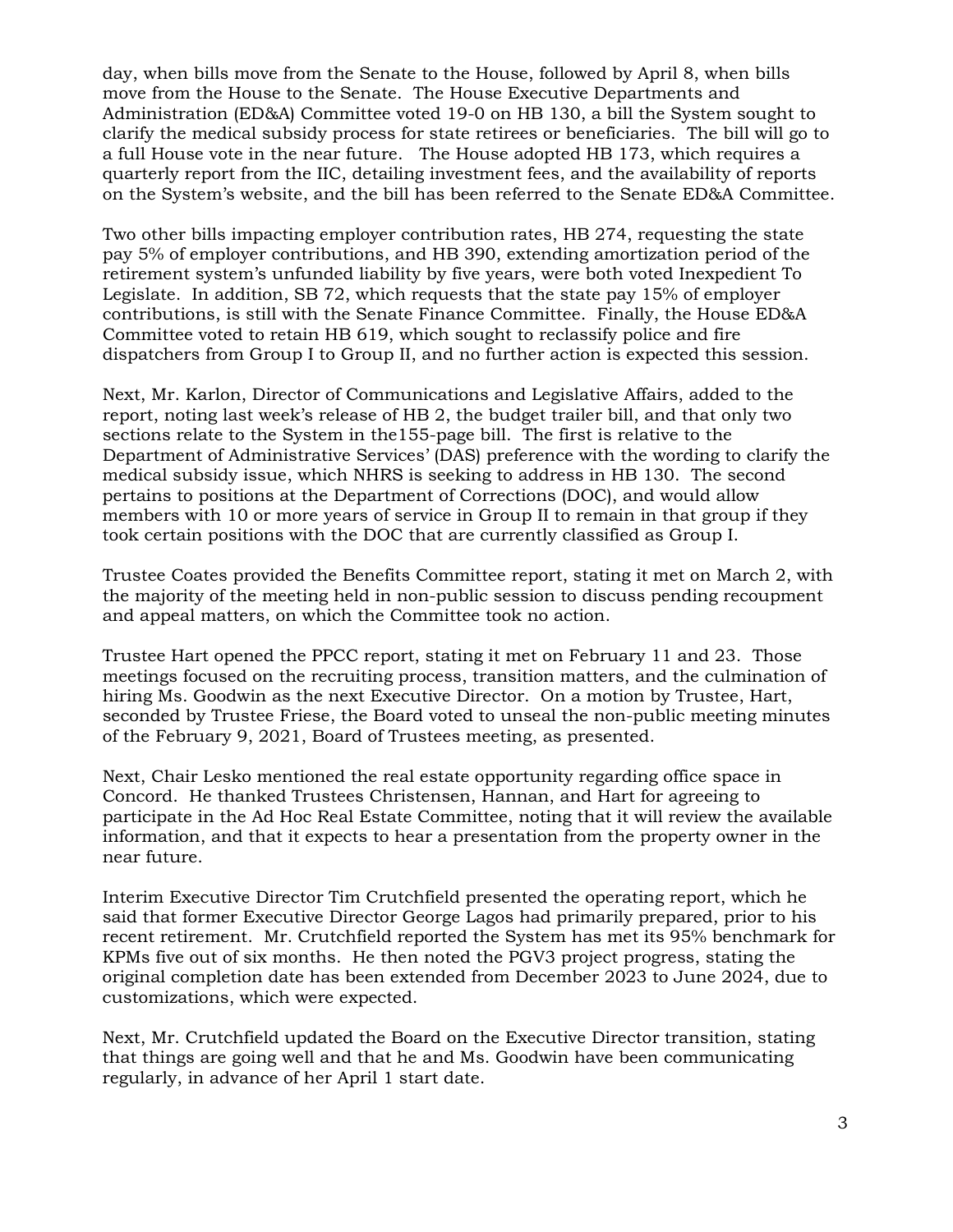He then presented the FY 22 Strategic Plan, which is updated annually on a three-year rolling basis. This plan serves as the basis for the Executive Team's individual action plans. He shared the Preserve, Achieve, and Avoid (PAA) document, which Mr. Lagos used in preparation of the FY 22 Strategic Plan.

Chair Lesko stated that Mr. Lagos' Strategic Plan serves as a baseline, in keeping with continuity during the transition, and that it would come before the Board again at the April Board of Trustees meeting.

Mr. Crutchfield then informed the Board of a contract renewal request for security operations, for the protection against malicious online threats.

Trustee Hannan made a motion to accept the recommendation of the Interim Executive Director that the Board approve the renewal of IT services, as presented in the Board materials, subject to contract and legal review. Trustee Hart seconded the motion, and it carried unanimously.

Following the Executive Operating Report, Mr. Crutchfield gave his Legal report, noting that the department is two months ahead of schedule with the Employer Audit and Process Improvement Plan. He thanked Attorney Cavanaugh for his extensive work on reviewing and revising the procedures, along with input from Internal Auditor Nancy Cone, and Employer Audit Manager Tamre McCrea and her staff.

He noted that Comprehensive Contract Administration Procedures are in place to help the System with identifying and selecting vendors, as well as approving contracts, renewals, and amendments. This month, Legal met all of its KPMs, and Attorney Crichton continues to monitor the appeals process very well.

Next, Director of Finance Gerard Murphy presented his report, stating that the System is at \$10.266 billion fiscal year to date. He noted that cash flow is as expected, and NHRS is under budget for FY 21 as of January 31. Finance missed a few KPMs this month because of employers undergoing turnover and having trouble with timely reporting. On February 11, Finance and PIO staff met with the Employer Working Group, which consists of six employers to discuss changes in employer reporting that will come about with the implementation of the PGV3 project. Lastly, he noted that the House Finance Committee Division I accepted the NHRS Fiscal Year 22-23 statutory administrative budget, as presented, and it will now go to the Senate.

Director of IT Frank Clough gave his report, noting that there will be a month's delay with the Enterprise Firewall project because the Cisco product will not be available until the end of March. IT is working on implementing the PGV2 virtualization product, which will allow staff who are working remotely to more efficiently access the Pension Gold database. The CloudFlare project is under way to increase security to the System's website, preventing malicious activity. IT continues deploying monthly security tests to staff, as part of its six-month Security Awareness training. In addition, IT is implementing an upgraded antivirus software for better protection against malware.

In closing, IT is working with Calabrio on setting up phone-recording capability in the cloud for the Contact Center, and the project is set for completion in early April. For customer satisfaction this month, IT scored 96 percent, and met all of its KPMs.